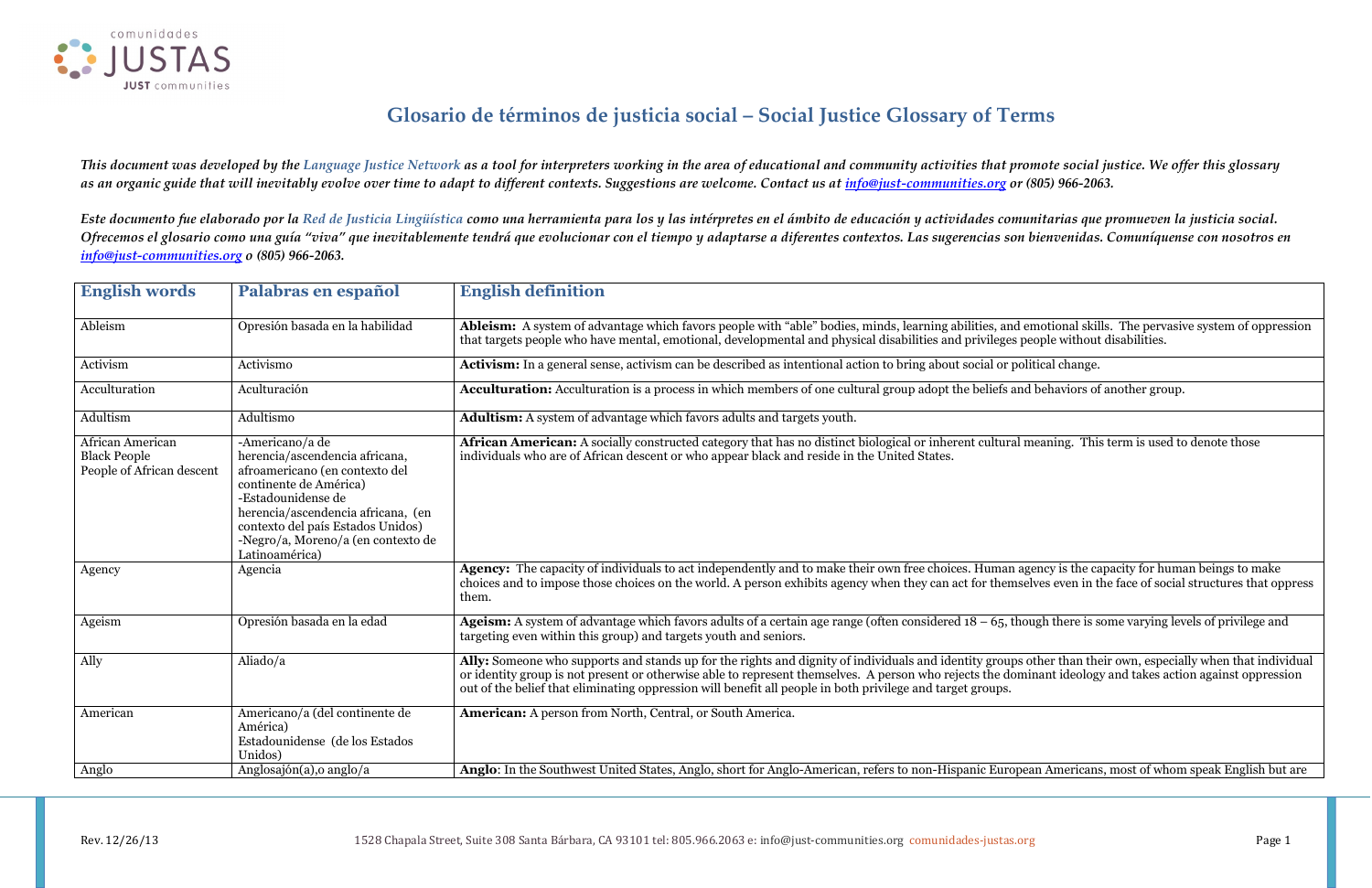## or can also carry connotations of White. In other words



| <b>English words</b>                    | Palabras en español                                                                                                                                                                                                                         | <b>English definition</b>                                                                                                                                                                                                                                                                                                                                                                                                                                                                                                                                                                                                                                                                                                                                                                                                                                                                                                                                   |
|-----------------------------------------|---------------------------------------------------------------------------------------------------------------------------------------------------------------------------------------------------------------------------------------------|-------------------------------------------------------------------------------------------------------------------------------------------------------------------------------------------------------------------------------------------------------------------------------------------------------------------------------------------------------------------------------------------------------------------------------------------------------------------------------------------------------------------------------------------------------------------------------------------------------------------------------------------------------------------------------------------------------------------------------------------------------------------------------------------------------------------------------------------------------------------------------------------------------------------------------------------------------------|
|                                         |                                                                                                                                                                                                                                             | not necessarily of English descent. Anglo can simply refer to English-speaking population or media, or can also carry connotations of White. In other words<br>the term may also be used as a technically incorrect synonym for White.                                                                                                                                                                                                                                                                                                                                                                                                                                                                                                                                                                                                                                                                                                                      |
| Anti-Semitism<br>Anti-Jewish Oppression | Anti-semitismo<br>Opresión en contra de los judíos                                                                                                                                                                                          | Anti-Semitism: A system of advantage which favors people who aren't Jewish. "Semitic" originally referred to a family of languages that includes Hebrew.<br>But anti-Semitism came to be applied directly to the hatred of Jews. Anti-Semitism is the systematic oppression of Jews, Judaism and the cultural,<br>intellectual and religious heritage of the Jewish people.                                                                                                                                                                                                                                                                                                                                                                                                                                                                                                                                                                                 |
| Arab American                           | Americano/a de herencia/ascendencia<br>árabe, arabeamericano (en contexto<br>del continente de América)                                                                                                                                     | Arab Americans: Americans of Arab ancestry constituting an ethnicity made up of several waves of immigrants from twenty-two Arab countries, stretching<br>from Morocco in the west to Oman in the south east to Iraq in the north. Arab Americans are also Middle Eastern and North African Americans i.e. terms that<br>do not equate ethnic heritage with nationality, but rather a geographic area. Although a highly diverse ethnic group, Arab Americans descend from a heritage<br>that represents common linguistic, cultural, and political traditions. Arab Americans in the United States had been categorized as Caucasian American along<br>with other Middle Eastern Americans by all government agencies and for statistical compiling by the United States census, until their official racial category<br>changed to "White." Despite their official classification, Arab Americans are not generally considered white in American society. |
| Asexual                                 | Asexual, Asexuado/a                                                                                                                                                                                                                         | Asexual person: A person who does form meaningful emotional and spiritual connections with other people but who does not experience these feelings in a<br>sexual way.                                                                                                                                                                                                                                                                                                                                                                                                                                                                                                                                                                                                                                                                                                                                                                                      |
| Asian American                          | -Americano/a de<br>herencia/ascendencia asiática, asio-<br>americano/a, asiático-americano/a<br>(en contexto del continente de<br>América)<br>-Estadounidense de<br>herencia/ascendencia asiática, (en<br>contexto del país Estados Unidos) | Asian American: A socially constructed category that has no distinct biological or inherent cultural meaning. This term is used to denote those individuals<br>who are of Asian descent or who appear to have features often associated with indigenous people from Asia and reside in the United States. Please note that<br>many consider the term "Oriental" -- when used to label a person -- to be offensive.                                                                                                                                                                                                                                                                                                                                                                                                                                                                                                                                          |
| Assimilation                            | Asimilación                                                                                                                                                                                                                                 | Assimilation: The process through which one cultural group adapts to the attitudes, belief systems and ways of life of another culture. Degrees of<br>assimilation range widely. In some cases a group will, over time, lose its cultural distinctiveness and adopt the attitudes, belief, systems and ways of life of a<br>dominant culture. In other cases a cultural group will become part of a new culture, while maintaining important aspects of its tradition and cultural<br>distinctiveness.                                                                                                                                                                                                                                                                                                                                                                                                                                                      |
| Bias                                    | Parcialidad/sesgo                                                                                                                                                                                                                           | Bias: A conscious or unconscious preference that limits a person's capacity for impartial judgment. A biased way of thinking can result in unfair or<br>discriminatory acts or policies.                                                                                                                                                                                                                                                                                                                                                                                                                                                                                                                                                                                                                                                                                                                                                                    |
| Bigotry                                 | Intolerancia con parcialidad,<br>intolerancia con odio                                                                                                                                                                                      | <b>Bigotry:</b> Intolerant prejudice, which glorifies one's own group and denigrates members of other groups.                                                                                                                                                                                                                                                                                                                                                                                                                                                                                                                                                                                                                                                                                                                                                                                                                                               |
| <b>Biracial or Multiracial</b>          | Birracial o multirracial                                                                                                                                                                                                                    | Biracial or Multiracial: An individual who identifies as being a member of two or more racial groups.                                                                                                                                                                                                                                                                                                                                                                                                                                                                                                                                                                                                                                                                                                                                                                                                                                                       |
| <b>Biological Sex</b>                   | Sexo biológico                                                                                                                                                                                                                              | Biological Sex: Sometimes referred to as chromosomal sex. Refers to our "packaging" and is determined by our chromosomes (XX for females, XY for<br>males); our hormones (estrogen and progesterone for females, testosterone for males); and our internal and external genitalia (vulva, clitoris, vagina for<br>females, penis and testicles for males). This is what we're born with. About 4% of the population can be defined as "Intersex" meaning they are born with<br>biological aspects of both sexes to varying degrees. Usually, parents pick one sex for the child through either an operation or hormone treatment or a<br>combination.                                                                                                                                                                                                                                                                                                       |
| Biphobia                                | Bifobia                                                                                                                                                                                                                                     | <b>Biphobia:</b> The irrational fear of, aversion to, or hatred of bisexual people.                                                                                                                                                                                                                                                                                                                                                                                                                                                                                                                                                                                                                                                                                                                                                                                                                                                                         |
| Bisexual                                | <b>Bisexual</b>                                                                                                                                                                                                                             | Bisexual: People whose primary romantic, emotional, physical, and sexual attractions and connections can be with both men and women to varying degrees                                                                                                                                                                                                                                                                                                                                                                                                                                                                                                                                                                                                                                                                                                                                                                                                      |
| Black people                            | Personas negras                                                                                                                                                                                                                             | Black: People who self-identify their connection to genetic ancestry associated with indigenous peoples of Africa and who seek to take a word that was                                                                                                                                                                                                                                                                                                                                                                                                                                                                                                                                                                                                                                                                                                                                                                                                      |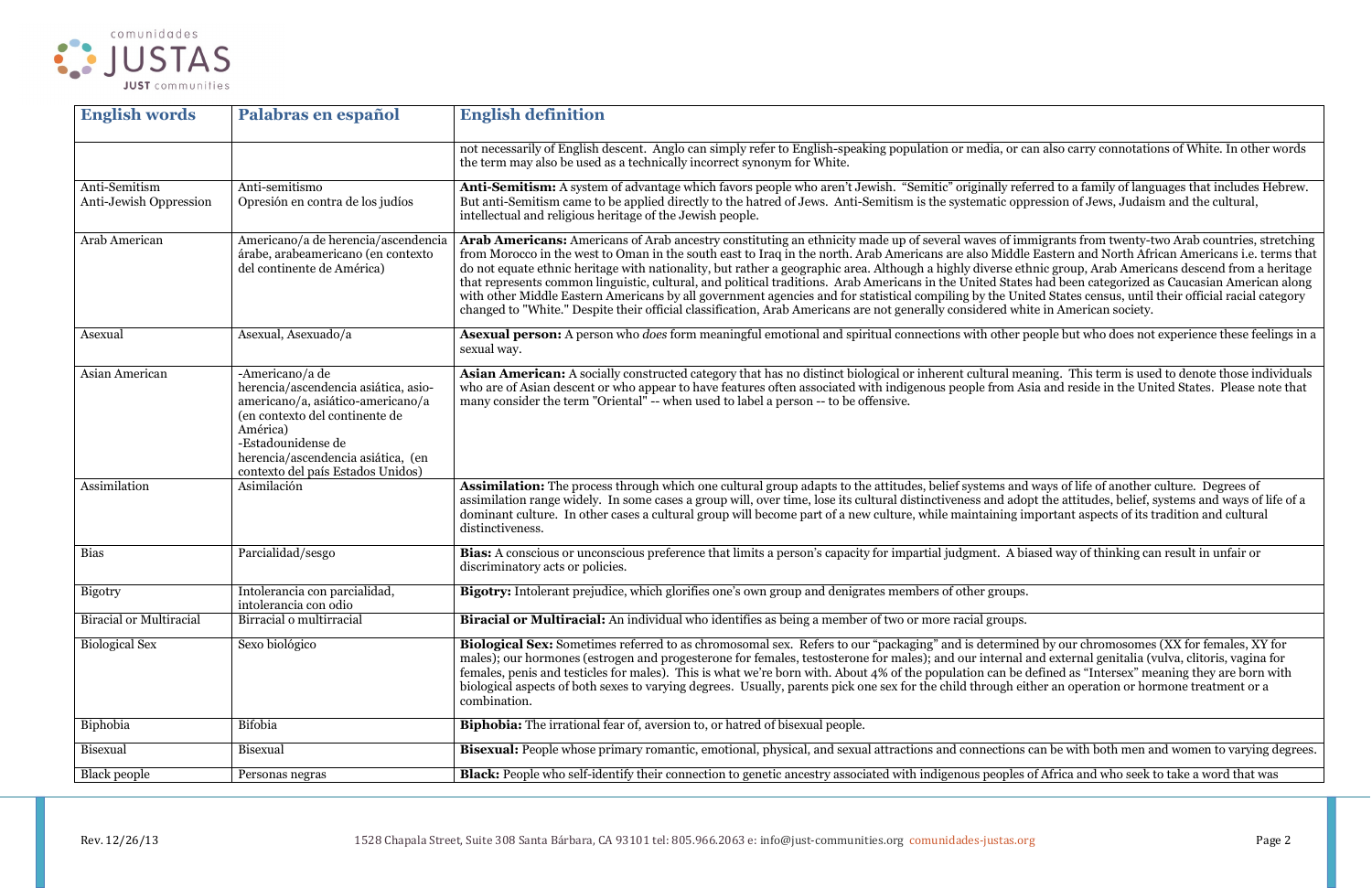

| <b>English words</b>                                                                                                                                                          | Palabras en español                                                                                                                                                                                                                                                | <b>English definition</b>                                                                                                                                                                                                                                                                                                                                                                                                                                                                                                                                                                                                                                                                                                                                                                                                                                                                                                                                                                                                                                                                                                                                                                                                                                                                                                                                       |
|-------------------------------------------------------------------------------------------------------------------------------------------------------------------------------|--------------------------------------------------------------------------------------------------------------------------------------------------------------------------------------------------------------------------------------------------------------------|-----------------------------------------------------------------------------------------------------------------------------------------------------------------------------------------------------------------------------------------------------------------------------------------------------------------------------------------------------------------------------------------------------------------------------------------------------------------------------------------------------------------------------------------------------------------------------------------------------------------------------------------------------------------------------------------------------------------------------------------------------------------------------------------------------------------------------------------------------------------------------------------------------------------------------------------------------------------------------------------------------------------------------------------------------------------------------------------------------------------------------------------------------------------------------------------------------------------------------------------------------------------------------------------------------------------------------------------------------------------|
|                                                                                                                                                                               |                                                                                                                                                                                                                                                                    | historically used as a pejorative during times of slavery and Jim Crow and reclaim it as a term of pride.                                                                                                                                                                                                                                                                                                                                                                                                                                                                                                                                                                                                                                                                                                                                                                                                                                                                                                                                                                                                                                                                                                                                                                                                                                                       |
| Caucasian                                                                                                                                                                     | Caucásico/a                                                                                                                                                                                                                                                        | Caucasian: A socially constructed category used to denote those individuals who appear to have some features often associated with indigenous people of<br>Europe. The concept's existence is based on the now discredited typological method of racial classification. In the United States, "Caucasian" has primarily<br>been used as a distinction based on skin color, for a group commonly referred to as White Americans, as defined by the government and Census Bureau. The<br>term may be used interchangeably with European American, White American, and Anglo American. In the United States, Caucasian is frequently used to<br>describe non-Hispanic European Americans.                                                                                                                                                                                                                                                                                                                                                                                                                                                                                                                                                                                                                                                                          |
| <b>Change Agent</b>                                                                                                                                                           | Agente de cambio                                                                                                                                                                                                                                                   | <b>Change Agent:</b> Someone who works to bring about change. In our work, a person who works to build an inclusive and just community through taking<br>action to dismantle oppression, including being aware of one's own role in the system of oppression and of power dynamics in groups.                                                                                                                                                                                                                                                                                                                                                                                                                                                                                                                                                                                                                                                                                                                                                                                                                                                                                                                                                                                                                                                                   |
| Chicano/a                                                                                                                                                                     | Chicano/ $a$                                                                                                                                                                                                                                                       | Chicano/Chicana (also spelled Xicano/Xicana): is used in reference to Mexican Americans who grew up in the U.S. Its common use within the Mexican<br>American community goes back to at least the 1930s (its first documented use can be traced back to 1911). For many Mexican Americans, in the 1960s the<br>term came to signify pride, political and cultural consciousness, and recognition of a history of oppression.                                                                                                                                                                                                                                                                                                                                                                                                                                                                                                                                                                                                                                                                                                                                                                                                                                                                                                                                    |
| Cisgender                                                                                                                                                                     | Cisgénero/a                                                                                                                                                                                                                                                        | Cisgender: A term meaning "not transgender," that is, a gender identity or performance in a gender role that society considers to match or be "appropriate"<br>for one's sex. The Latin prefix cis- means "on this side of" or "not across". The term was probably created by Carl Buijs, a transsexual man from the<br>Netherlands, in 1995. It originated as a way to shift the focus off of a marginalized group, by defining not only the minority group but also the majority. This is<br>based upon the hypothesis that categorizing everyone will illustrate a difference between equal identities, whereas singling out the minority group implies<br>some deviance, immorality, or defect on the part of the labeled group.                                                                                                                                                                                                                                                                                                                                                                                                                                                                                                                                                                                                                            |
| Classism                                                                                                                                                                      | Clasismo                                                                                                                                                                                                                                                           | <b>Classism:</b> The institutional, cultural and individual set of practices and beliefs that value people differently based on their socio-economic class, privileging<br>people who are wealthy and targeting people who are poor or working class. Classism also refers to the economic system that creates excessive inequality and<br>causes basic human needs to go unmet.                                                                                                                                                                                                                                                                                                                                                                                                                                                                                                                                                                                                                                                                                                                                                                                                                                                                                                                                                                                |
| Collusion                                                                                                                                                                     | Colusión, lo que hacen las personas<br>que refuerza la opresión                                                                                                                                                                                                    | Collusion: Thoughts, feelings, behaviors, policies, practices, etc. that perpetuate a system of oppression that are, intentional or unintentional, consciously or<br>unconscious, by action, inaction or silence and/or because a person, group, organization or society has internalized the false belief that the system is correct,<br>fears repercussion, wants acceptance, chooses to stay unaware, or refuses to take action.                                                                                                                                                                                                                                                                                                                                                                                                                                                                                                                                                                                                                                                                                                                                                                                                                                                                                                                             |
| Coming Out                                                                                                                                                                    | Declarándose, salir del closet, salir del<br>armario                                                                                                                                                                                                               | Coming Out: A process without a distinct beginning or a distinct ending in which a person gradually becomes aware of, claims, and develops their identity<br>as gay, lesbian, bisexual, transgender, or queer.                                                                                                                                                                                                                                                                                                                                                                                                                                                                                                                                                                                                                                                                                                                                                                                                                                                                                                                                                                                                                                                                                                                                                  |
| Community                                                                                                                                                                     | Comunidad                                                                                                                                                                                                                                                          | <b>Community:</b> A group of people whose members are connected to one another through a common identity, set of experiences or shared purpose.                                                                                                                                                                                                                                                                                                                                                                                                                                                                                                                                                                                                                                                                                                                                                                                                                                                                                                                                                                                                                                                                                                                                                                                                                 |
| <b>Community Cultural</b><br>Wealth                                                                                                                                           | La riqueza cultural de la comunidad                                                                                                                                                                                                                                | Community Cultural Wealth: is an array of knowledge, skills, abilities and contacts possessed and utilized by Communities of Color to survive and resist<br>macro and micro-forms of oppression. Communities of Color nurture cultural wealth through at least 6 forms of capital such as aspirational, navigational,<br>social, linguistic, familial, and resistant capital. These various forms of capital are not mutually exclusive or static, but rather are dynamic processes that build<br>on one another as part of community cultural wealth.                                                                                                                                                                                                                                                                                                                                                                                                                                                                                                                                                                                                                                                                                                                                                                                                          |
| Types of social capital:<br>Cultural capital<br>Aspirational capital<br>Linguistic capital<br>Familial capital<br>Social capital<br>Navigational capital<br>Resistant capital | Tipos de capital social:<br>El capital de la cultura<br>El capital (riqueza) de aspiraciones<br>El capital lingüístico<br>El capital social familiar<br>El capital social<br>El capital de navegación/capacidad<br>para desenvolverse<br>El capital de resistencia | 1. Cultural capital: refers to non-financial social assets; they may be educational or intellectual, which might promote social mobility beyond economic<br>means. The term cultural capital is used because, like money, our cultural inheritance can be translated into social resources (things like wealth, power and<br>status). Not all classes start with the same kind or level of cultural capital of course. Children socialized into the dominant culture will have a big advantage<br>over children not socialized into this culture because our society attempts to reproduce a general set of dominant cultural values and ideas. One of the<br>problems with cultural capital is that it assumes that low-income non-white families do not hold any cultural values that promote social mobility. Tara<br>Yosso, a professor at UCSB challenges this idea with her concept of community cultural wealth.<br>2. Aspirational capital refers to the ability to maintain hopes and dreams for the future, even in the face of real and perceived barriers.<br>3. Linguistic capital includes the intellectual and social skills attained through communication experiences in more than one language and/or style.<br>Linguistic capital reflects the idea that Students of Color arrive at school with multiple language and communication skills. |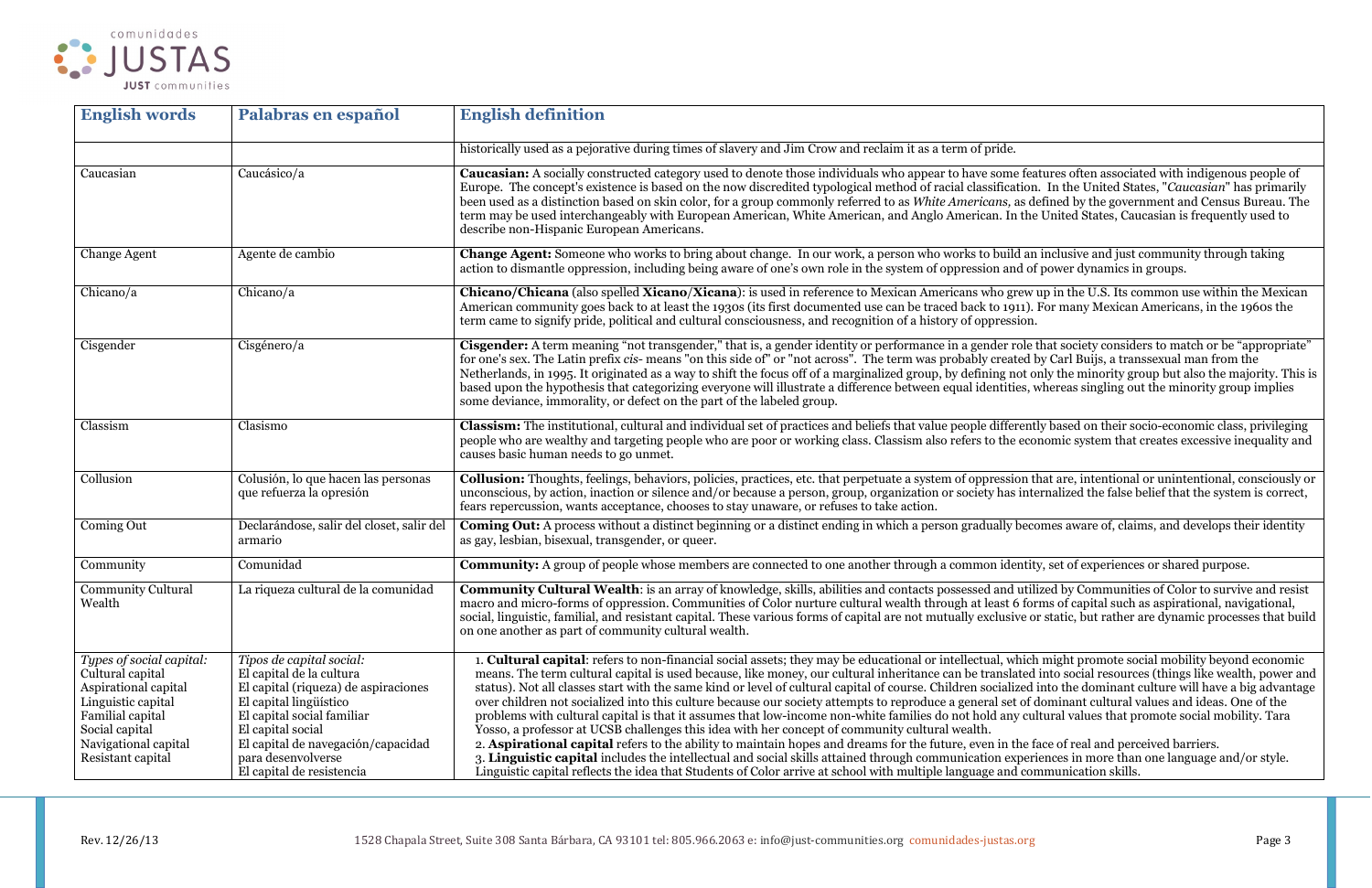

| <b>English words</b>     | Palabras en español    | <b>English definition</b>                                                                                                                                                                                                                                                                                                                                                                                                                                                                                                                                                                                                                                                                                                                                                                                                                                                                                                                                                                                                                                                                                                                                                                                                                                                                                                                                                                                      |
|--------------------------|------------------------|----------------------------------------------------------------------------------------------------------------------------------------------------------------------------------------------------------------------------------------------------------------------------------------------------------------------------------------------------------------------------------------------------------------------------------------------------------------------------------------------------------------------------------------------------------------------------------------------------------------------------------------------------------------------------------------------------------------------------------------------------------------------------------------------------------------------------------------------------------------------------------------------------------------------------------------------------------------------------------------------------------------------------------------------------------------------------------------------------------------------------------------------------------------------------------------------------------------------------------------------------------------------------------------------------------------------------------------------------------------------------------------------------------------|
|                          |                        | 4. Familial capital refers to that cultural knowledge nurtured among family (kin) that carry a sense of community history, memory and cultural<br>intuition. This form of cultural wealth engages a commitment to community wellbeing and expands the concept of family to include amore broad<br>understanding of kinship.<br>5. Social capital can be understood as networks of people and community resources. These peer and other social contacts can provide both instrumental<br>and emotional support to navigate through society's institution. This includes family, community organizations, and peers.<br>6. Navigational capital refers to skills of maneuvering through social institutions. Historically, this infers the ability to maneuver through institutions<br>not created with Communities of Color in mind.<br>7. Resistant capital refers the knowledge and skills fostered through oppositional behavior that challenges inequality. This form of cultural wealth is<br>grounded in the legacy of resistance to subordination exhibited by Communities of Color. Furthermore, maintaining and passing on the multiple<br>dimensions of community cultural wealth is also part of the knowledge base of resistant capital.<br>Yosso, Tara. Whose culture has capital? A critical race theory discussion of community cultural wealth, Race Ethnicity and Education 8(1), 2005, 69-91. |
| Consent                  | Consentimiento         | Consent: A key concept in understanding issues of sexual violence. Someone gives consent when they actively agree to participate in sexual activity freely<br>and willingly in a situation where both people have equal power. Consent cannot be given when someone is intoxicated, unconscious, or has been threatened<br>or manipulated into compliance.                                                                                                                                                                                                                                                                                                                                                                                                                                                                                                                                                                                                                                                                                                                                                                                                                                                                                                                                                                                                                                                     |
| <b>Cross Dresser</b>     | Travesti               | Cross Dresser: A person who enjoys dressing in clothes typically associated with the other gender. The term "transvestite" is also used, although some<br>consider it offensive. Most cross dressers are heterosexual married men.                                                                                                                                                                                                                                                                                                                                                                                                                                                                                                                                                                                                                                                                                                                                                                                                                                                                                                                                                                                                                                                                                                                                                                             |
| Culture                  | Cultura                | Culture: Human behavior that includes thoughts, beliefs, speech, action and artifacts. Culture is the story a group of people tell to explain themselves. It<br>includes the agreements people in positions of power come up within order to form an ordered society.                                                                                                                                                                                                                                                                                                                                                                                                                                                                                                                                                                                                                                                                                                                                                                                                                                                                                                                                                                                                                                                                                                                                          |
| Disability               | Discapacidad           | Disability: A physical or mental impairment that substantially limits or restricts the condition, manner, or duration under which an average person in the<br>population can perform a major life activity, such as walking, seeing, hearing speaking, breathing, learning, working, or taking care of oneself. (An<br>impairment or diagnosis, in and of itself, does not necessarily constitute a disability: it must "substantially limit" these activities.                                                                                                                                                                                                                                                                                                                                                                                                                                                                                                                                                                                                                                                                                                                                                                                                                                                                                                                                                |
| Discrimination           | Discriminación         | <b>Discrimination:</b> Actions, behaviors, or treatment that stems from prejudice and favor a person or group of people and disadvantages others.                                                                                                                                                                                                                                                                                                                                                                                                                                                                                                                                                                                                                                                                                                                                                                                                                                                                                                                                                                                                                                                                                                                                                                                                                                                              |
| Diversity                | Diversidad             | Diversity: The numerous variants of identity, skill, appearance, abilities, and other characteristics of any group. The level of difference represented within<br>any group.                                                                                                                                                                                                                                                                                                                                                                                                                                                                                                                                                                                                                                                                                                                                                                                                                                                                                                                                                                                                                                                                                                                                                                                                                                   |
| <b>Domestic Violence</b> | Violencia familiar     | Domestic Violence: A repetitive pattern of behaviors to maintain power and control over an intimate partner. These are behaviors that physically harm,<br>arouse fear, prevent a partner from doing what they wish or force them to behave in ways they do not want. Abuse includes the use of physical and sexual<br>violence, threats and intimidation, emotional abuse and economic deprivation. Many of these different forms of abuse can be going on at any one time.                                                                                                                                                                                                                                                                                                                                                                                                                                                                                                                                                                                                                                                                                                                                                                                                                                                                                                                                    |
| Drag Queen               | Drag Queen             | Drag Queen: A man who dresses in clothes, typically flamboyant and glamorous styles, associated with female movie stars or singers, all with theatrical<br>intent, sometimes with the intention of poking fun at gender roles.                                                                                                                                                                                                                                                                                                                                                                                                                                                                                                                                                                                                                                                                                                                                                                                                                                                                                                                                                                                                                                                                                                                                                                                 |
| Drag King                | Drag King              | Drag King: A woman who performs dressed in clothing associated with men, all with theatrical intent, sometimes with the intention of poking fun at gender<br>roles.                                                                                                                                                                                                                                                                                                                                                                                                                                                                                                                                                                                                                                                                                                                                                                                                                                                                                                                                                                                                                                                                                                                                                                                                                                            |
| Empower                  | Dar poder, empoderarse | <b>Empower:</b> Increasing the spiritual, political, social, or economic strength of individuals and/or communities.                                                                                                                                                                                                                                                                                                                                                                                                                                                                                                                                                                                                                                                                                                                                                                                                                                                                                                                                                                                                                                                                                                                                                                                                                                                                                           |
| Environmental racism     | Racismo medioambiental | Environmental racism: The enactment of any policy or regulation that negatively affects the living conditions of low-income or minority communities at a<br>rate disproportionate from affluent communities. The term is often used to describe specific events in which minority communities are targeted for the siting<br>of polluting industries and factories. The term also describes the segregation of minority communities into regions where they are exposed to health hazards.<br>It also includes the exclusion of minority groups from the decision-making process in their communities. The environmental justice movement is intended to<br>combat environmental racism; environmental justice is the fair treatment and meaningful involvement of all people regardless of race, color, sex, national                                                                                                                                                                                                                                                                                                                                                                                                                                                                                                                                                                                         |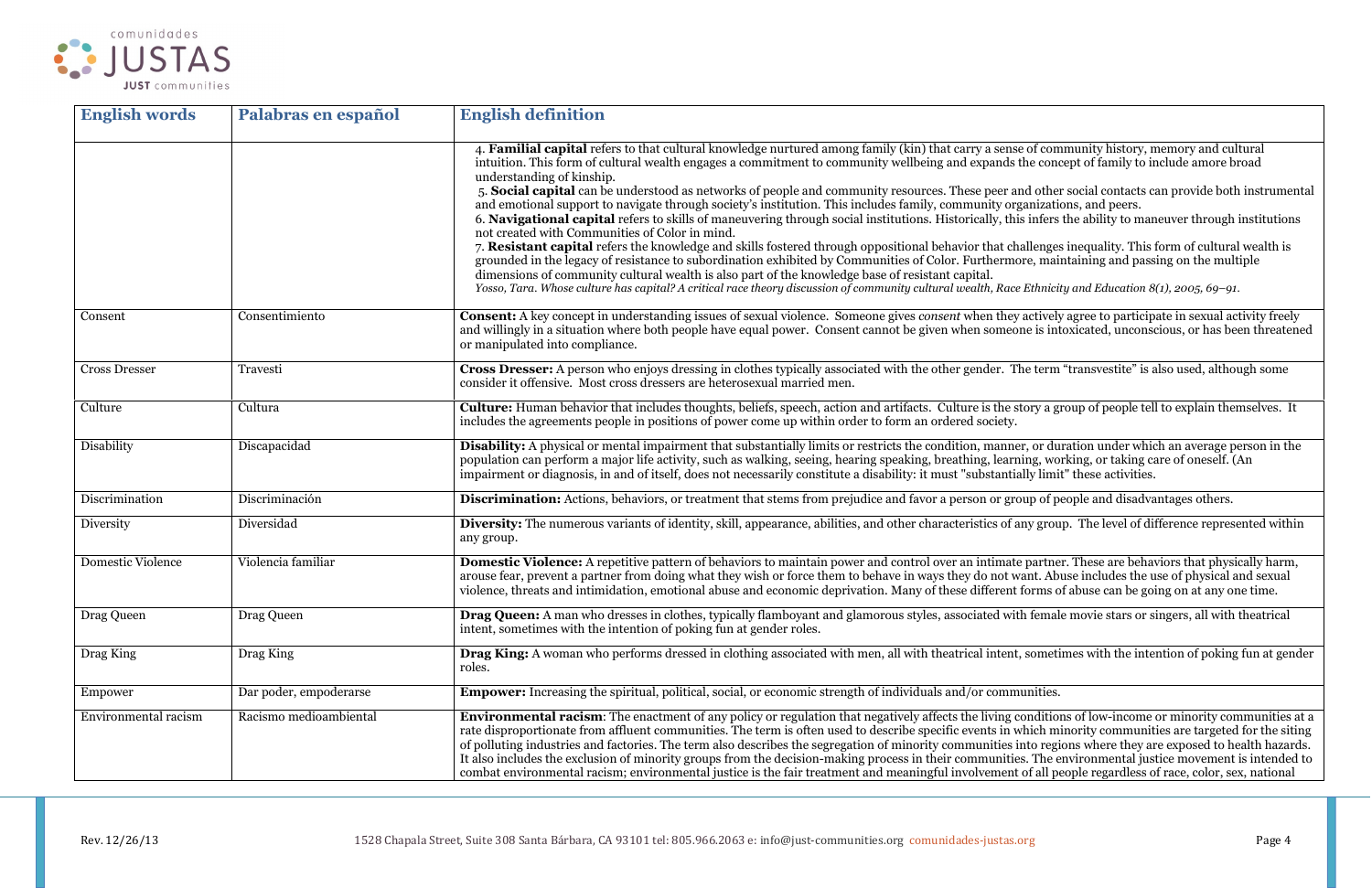

| <b>English words</b>               | Palabras en español                                                                                        | <b>English definition</b>                                                                                                                                                                                                                                                                                                                                                                                                                                                                                                                                                                                                                                                                                                                                                                                 |
|------------------------------------|------------------------------------------------------------------------------------------------------------|-----------------------------------------------------------------------------------------------------------------------------------------------------------------------------------------------------------------------------------------------------------------------------------------------------------------------------------------------------------------------------------------------------------------------------------------------------------------------------------------------------------------------------------------------------------------------------------------------------------------------------------------------------------------------------------------------------------------------------------------------------------------------------------------------------------|
|                                    |                                                                                                            | origin, or income with respect to the development, implementation and enforcement of environmental laws, regulations, and policies.                                                                                                                                                                                                                                                                                                                                                                                                                                                                                                                                                                                                                                                                       |
| Ethnic groups                      | Grupos étnicos                                                                                             | Ethnic Groups: A group of people who share a common culture, language, history and geographic origin.                                                                                                                                                                                                                                                                                                                                                                                                                                                                                                                                                                                                                                                                                                     |
| Ethnicity                          | Etnicidad                                                                                                  | Ethnicity: The classification of a population that shares common characteristics, such as religion, traditions, culture, language, and tribal or national origin.                                                                                                                                                                                                                                                                                                                                                                                                                                                                                                                                                                                                                                         |
| European American<br>Euro-American | Americano/a de herencia/ascendencia<br>europea, euroamericano/a (en<br>contexto del continente de América) | European American/Euro-American: A person who resides in the United States and is either the descendant of European immigrants or from Europe<br>themselves. Along with Middle Eastern Americans and North African Americans, they are classified as White in the United States Census, 2000. The term is<br>different than Caucasian American, White American, and Anglo American. While Americans of Middle Eastern or North African descent would be considered<br>White, they would not be considered European American. It should, however also be mentioned that the term "European Americans" is sometimes used as a<br>synonym for White Americans.                                                                                                                                               |
| Feminism                           | Feminismo                                                                                                  | Feminism: The valuing of women and the belief in and advocacy for social, political, and economic equality and liberation for all people. Feminism<br>questions and challenges patriarchic social values and structures that serve to enforce and maintain men's dominance and women's subordination.                                                                                                                                                                                                                                                                                                                                                                                                                                                                                                     |
| Gay                                | Gay                                                                                                        | Gay: People (primarily men) whose primary romantic, emotional, physical, and sexual attractions and connections are with some members of the same<br>gender. The term is sometimes used when referring to people of either gender.                                                                                                                                                                                                                                                                                                                                                                                                                                                                                                                                                                        |
| Gender<br><b>Gender Identity</b>   | Género<br>Identidad de género                                                                              | Gender or Gender Identity: Refers to one's psychological sense of oneself as a woman, man, girl, boy, genderqueer, etc. This is how we think of ourselves.<br>How did I think of myself growing up? How do I think of myself now? As a girl? As a boy? As both? Neither? Individuals generally develop a sense of their<br>gender between the ages of 18 months and 3 years. Most people develop a gender identity "aligning" with their biological sex. For some, however, their<br>gender identity does not "match" their biological sex. This is referred to as having a transgender identity. A "transsexual" is someone of who hormonally<br>and/or surgically changes their sex to more fully "match" their gender identity.                                                                        |
| Genderism                          | Generismo, opresión basada en el<br>género                                                                 | Genderism: A system of oppression that grants power and privilege to people whose biological sex is consistent with their gender identity (also called<br>"cisgender" people) and that targets people whose gender identity is different from their biological sex (i.e. transgender or genderqueer people).                                                                                                                                                                                                                                                                                                                                                                                                                                                                                              |
| <b>Gender Roles</b>                | Papeles (roles) de género                                                                                  | Gender Roles: Society's set of roles, values, and expectations for what it means to be a girl/woman or a boy/man in a particular culture. Refers to the set of<br>socially defined roles, behaviors and appearance assigned to females and males. This can vary from culture to culture and over time. Our society recognizes<br>two distinct gender roles. One is the "masculine" (having the qualities or characteristics attributed to males). The other is the "feminine" (having the<br>qualities or characteristics attributed to females). In other words, this is what we learn from our culture about what a "real man" or a "real woman" is<br>supposed to be/do. A third gender role, rarely condoned in our society, is androgyny combining assumed male (andro) and female (gyne) qualities. |
| Genderqueer                        | Queer de género                                                                                            | Genderqueer: A genderqueer person is part of a group of people who do not feel that they fit into the traditional two-gender or gender-binary system. As<br>with any other groups that may be aligned with transgender identities, the reasons for identifying as genderqueer vary.                                                                                                                                                                                                                                                                                                                                                                                                                                                                                                                       |
| Genocide                           | Genocidio                                                                                                  | <b>Genocide:</b> The attempt to kill all of the members of a cultural or racial group.                                                                                                                                                                                                                                                                                                                                                                                                                                                                                                                                                                                                                                                                                                                    |
| Gentrification                     | Gentrificación, aburguesamiento,<br>elitización residencial, desplazamiento<br>comunitario                 | Gentrification: The process of renewal and rebuilding accompanying the influx of middle-class or affluent people into deteriorating areas that often<br>displaces poorer residents.                                                                                                                                                                                                                                                                                                                                                                                                                                                                                                                                                                                                                       |
| Hate crime                         | Crimen de odio                                                                                             | Hate Crime: Any unlawful action designed to frighten, harm, injure, intimidate, or harass an individual, in whole or in part, because of bias motivation<br>against the actual or perceived race, religion, ethnic/national origin, sexual orientation, gender, or disability of the target.                                                                                                                                                                                                                                                                                                                                                                                                                                                                                                              |
| Hate incident                      | Incidente de odio                                                                                          | Hate Incident: An act of hate that does not rise to the status of a "crime." I.e., the act itself (hate speech, epithets, a sign, etc.) does not break a law, but is<br>motivated by hate or bias against a protected group.                                                                                                                                                                                                                                                                                                                                                                                                                                                                                                                                                                              |
| Hegemony                           | Hegemonía                                                                                                  | Hegemony: According to Gramsci hegemony is the permeation throughout society of an entire system of values, attitudes, beliefs and morality that has the<br>effect of supporting the status quo in power relations. Hegemony in this sense might be defined as an 'organizing principle' that is diffused by the process of                                                                                                                                                                                                                                                                                                                                                                                                                                                                               |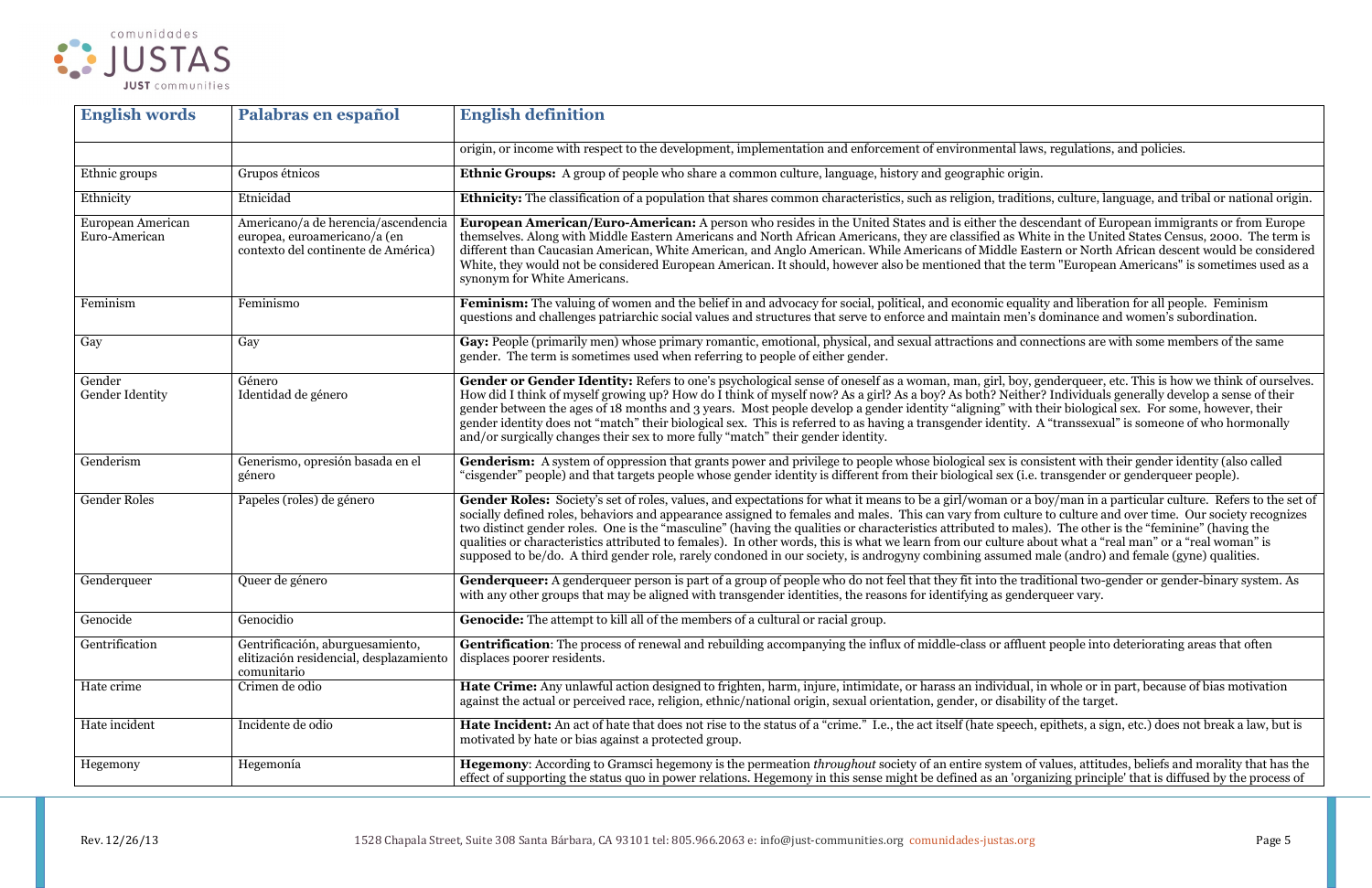

| <b>English words</b>                                   | Palabras en español        | <b>English definition</b>                                                                                                                                                                                                                                                                                                                                                                                                                                                                                                                                                                                                                                |
|--------------------------------------------------------|----------------------------|----------------------------------------------------------------------------------------------------------------------------------------------------------------------------------------------------------------------------------------------------------------------------------------------------------------------------------------------------------------------------------------------------------------------------------------------------------------------------------------------------------------------------------------------------------------------------------------------------------------------------------------------------------|
|                                                        |                            | socialization into every area of daily life. To the extent that this prevailing consciousness is internalized by the population it becomes part of what is generally<br>called 'common sense' so that the philosophy, culture and morality of the ruling elite comes to appear as the natural order of things (Boggs, 1976, p39). The<br>ruling class may keep its grip on society either by social hegemony, that is, the use of force to maintain order in society, or, much more ubiquitously, by<br>cultural hegemony; by producing ways of thinking and seeing, and especially by subtly eliminating alternative views to reinforce the status quo. |
| Heterosexism                                           | Heterosexismo              | Heterosexism: A system of advantage which favors heterosexuals. Institutionalized homophobia. The assumption that being heterosexual is inherently<br>better, more moral, or more natural than being lesbian, gay, or bisexual. Like racism, sexism and other forms of oppression, heterosexism awards power to<br>members of the dominant group (straight people / heterosexuals) and denies privilege to members of the subordinate group (lesbians, gay men, and bisexual<br>women and men, etc.)                                                                                                                                                     |
| Heterosexual                                           | Heterosexual               | Heterosexual: People whose primary romantic, emotional, physical, and sexual attractions and connections are with some members of the opposite gender<br>Also referred to as a person who is "straight."                                                                                                                                                                                                                                                                                                                                                                                                                                                 |
| Homeless people<br>People experiencing<br>homelessness | Gente indigente            | Homeless people: A homeless person is an individual without permanent housing who may live on the streets; stay in a shelter, mission, single room<br>occupancy facilities, abandoned building or vehicle; or in any other unstable or non-permanent situation.                                                                                                                                                                                                                                                                                                                                                                                          |
| Homophobia                                             | Homofobia                  | Homophobia: The irrational fear of, aversion to, or hatred of gays, lesbians, and bisexuals. Also: the irrational fear of being labeled by association with or<br>perceived as gay, lesbian, or bisexual; the irrational fear of one's own feelings towards members of the same sex; and the irrational fear of behavior that is<br>outside the boundaries of traditional gender roles. Homophobia is used to reinforce both sexism and heterosexism.                                                                                                                                                                                                    |
| Immigrant                                              | Inmigrante                 | Immigrant: Someone who moves from one country or region and intends to reside permanently in that country or region. Immigration means "in-<br>migration" into a country, and is the reverse is emigration, or "out-migration." The long term and/or permanent movement of human population in general,<br>whether into, out of, or within countries (or before the existence of recognized countries) is regarded as migration.                                                                                                                                                                                                                         |
| Imperialism                                            | Imperialismo               | Imperialism: The policy or practice of the government of one nation dominating people of other nations by gaining control of their land, politics and<br>economy.                                                                                                                                                                                                                                                                                                                                                                                                                                                                                        |
| Inclusion                                              | Inclusión                  | Inclusion: A set of community values which suggest that people of all backgrounds, identities, abilities, perspectives and beliefs should have an equal<br>opportunity to belong, achieve and contribute to their community(ies). Inclusion required people to value, respect and accept diversity.                                                                                                                                                                                                                                                                                                                                                      |
| Income                                                 | Ingresos                   | <b>Income:</b> The amount of money or its equivalent received during a period of time. For example, when people look at their salary (either annual or hourly),<br>they are referring to income.                                                                                                                                                                                                                                                                                                                                                                                                                                                         |
| Indigenous people                                      | La gente indígena          | Indigenous People: People who were originally in a place, people who have a long history of being in a particular place and who retain their identity within<br>a larger entity, state or empire. Other related terms for indigenous peoples include aborigines, native peoples, first peoples, and first nations. Indigenous peoples may often be used in preference to these or other terms,<br>connotations by their prior association and use. It is the preferred term in use by the United Nations and its subsidiary organizations.                                                                                                               |
| <b>Internalized Oppression</b>                         | Opresión internalizada     | Internalized Oppression: Destructive patterns of feelings and behaviors experienced by the targets of oppression, turned inward upon themselves and<br>directed at other members of the target group. A vehicle that makes Target Group Collusion possible.                                                                                                                                                                                                                                                                                                                                                                                              |
| <b>Internalized Racism</b>                             | Racismo internalizado      | Internalized Racism: Destructive patterns of feelings and behaviors, experienced by People of Color, turned inward upon themselves and directed at each<br>other.                                                                                                                                                                                                                                                                                                                                                                                                                                                                                        |
| <b>Internalized Superiority</b>                        | Superioridad internalizada | Internalized Superiority: When members of privilege groups either consciously or unconsciously learn to look at themselves, each other, and society<br>through a distorted lens that allows them to believe that they deserve the structural privileges they enjoy and that the cultural practices and values of their<br>group are normal, superior, and/or universal. A vehicle that makes Privilege Group Collusion possible.                                                                                                                                                                                                                         |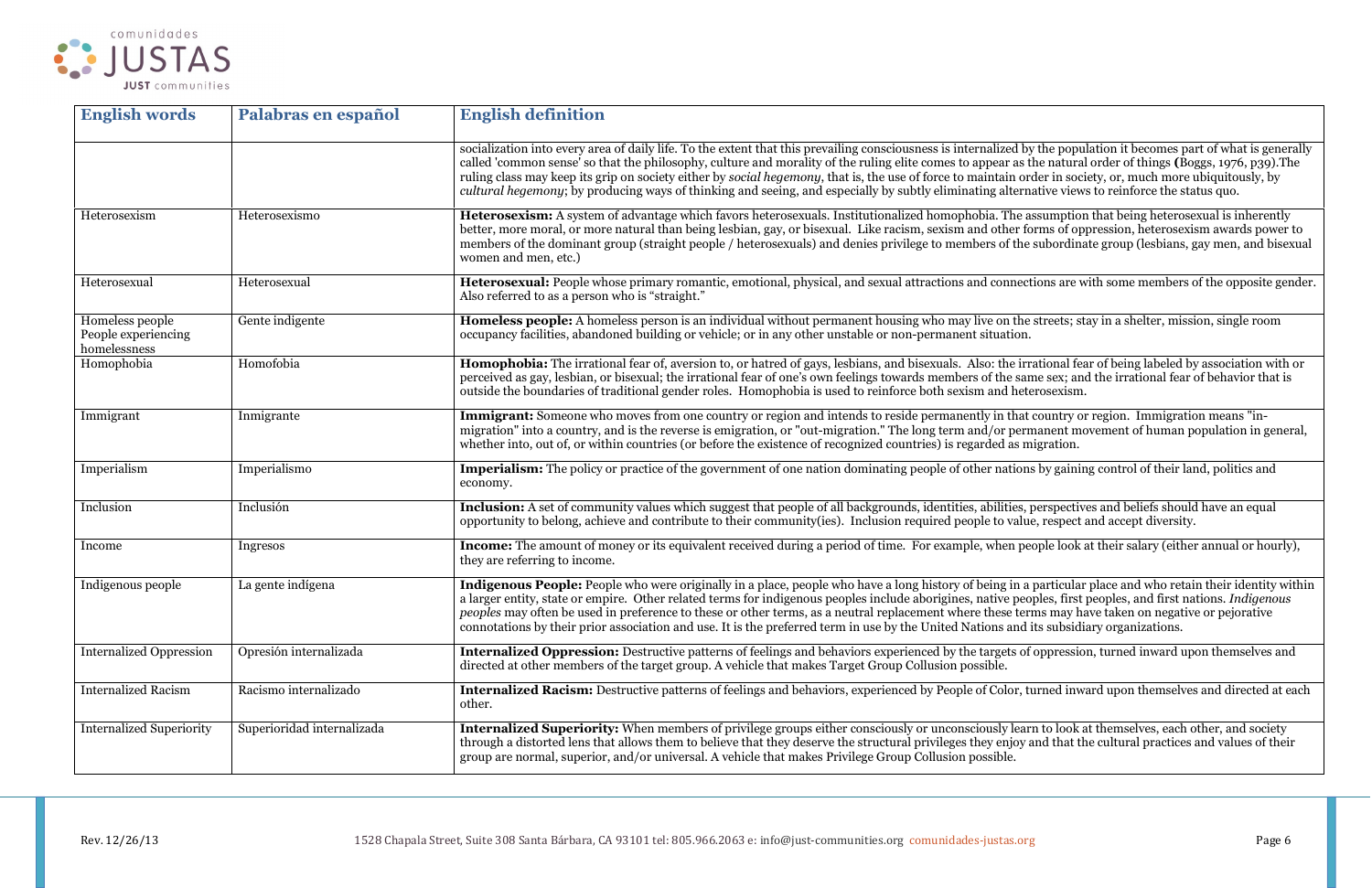

| <b>English words</b>               | Palabras en español                                          | <b>English definition</b>                                                                                                                                                                                                                                                                                                                                                                                                                                                                                                                                                                                                                                                                                                                                                                                                                                           |
|------------------------------------|--------------------------------------------------------------|---------------------------------------------------------------------------------------------------------------------------------------------------------------------------------------------------------------------------------------------------------------------------------------------------------------------------------------------------------------------------------------------------------------------------------------------------------------------------------------------------------------------------------------------------------------------------------------------------------------------------------------------------------------------------------------------------------------------------------------------------------------------------------------------------------------------------------------------------------------------|
| Intersex                           | Intersexualidad, intersexuado/a                              | Intersex: About 4% of the population can be defined as "Intersex" born with biological aspects of both sexes to varying degrees. Intersex people were<br>formerly referred to as "hermaphrodites" but that term is now archaic and often considered offensive. Because of societal pressure to stay within the<br>male/female binary, usually at birth, parents are encouraged to pick one sex for the child through either an operation or hormone treatment or a<br>combination.                                                                                                                                                                                                                                                                                                                                                                                  |
| Intersectionality                  | Interseccionalidad                                           | Intersectionality: Examines the ways that different forms of oppression based on gender, race, class, sexuality, etc. work together. Each person has<br>multiple identities stemming from relationships, history, and power structures that allow individuals to experience both oppression and privilege.<br>Intersectionality suggests that to create a truly just society, all forms of oppression must be dismantled.                                                                                                                                                                                                                                                                                                                                                                                                                                           |
| Latino/a                           | Latino (a)                                                   | Latino/a: Refers to people from Central America (such as Mexico, Guatemala, Nicaragua, El Salvador), South America (such as Argentina, Brazil, Uruguay),<br>and the Spanish-speaking Caribbean (such as Puerto Rico, Dominican Republic, Cuba). The term also includes Chicanos/as (Mexican Americans). The term<br>Latino refers to a shared cultural heritage, a history of colonization by Spain, and a common language (Spanish). The term does not refer to people from<br>Spain. (Although Brazil was colonized by the Portuguese, it is included in this category because of its geographic location). "Latino" is used when referring to<br>a male and "Latina" to refer to a female. The word "Hispanic" is also used to refer to people in this group, although some, particularly those in the Western<br>states of the US, consider it to be offensive. |
| Lesbian                            | Lesbiana                                                     | Lesbian: A woman whose primary romantic, emotional, physical and sexual attractions and connections are with other women.                                                                                                                                                                                                                                                                                                                                                                                                                                                                                                                                                                                                                                                                                                                                           |
| <b>LGBTQ</b>                       | <b>LGBTQ</b>                                                 | LGBTQ: People who self-identify as lesbian, gay, bisexual, transgender, queer, or questioning. An inclusive term that seeks to capture all sexual and gender<br>identities other than "heterosexual."                                                                                                                                                                                                                                                                                                                                                                                                                                                                                                                                                                                                                                                               |
| <b>Marginalized Group</b>          | Grupo marginalizado                                          | <b>Marginalized Group:</b> A group of people that is systematically blocked from rights, opportunities and resources.                                                                                                                                                                                                                                                                                                                                                                                                                                                                                                                                                                                                                                                                                                                                               |
| Mestizo/a                          | Mestizo/a                                                    |                                                                                                                                                                                                                                                                                                                                                                                                                                                                                                                                                                                                                                                                                                                                                                                                                                                                     |
| Microaggression                    | Microagresión                                                | Microaggression: These are subtle putdowns. In and of itself a microaggression may seem harmless, but the cumulative burden of a lifetime of<br>microaggressions can theoretically contribute to diminished mortality, augmented morbidity, and flattened confidence (Pierce, 1995, p. 281).<br>Microaggressions have been defined as brief and commonplace daily verbal, behavioral, or environmental indignities, whether intentional or unintentional,<br>that communicates hostile, derogatory, or negative insults. Racial jokes are an example of a microaggression.                                                                                                                                                                                                                                                                                          |
| Middle Easterner                   | Persona del Medio Oriente                                    | Middle Easterner: Refers to people from the Middle East including Jordan, Iran, Iraq and Israel. Sometimes also includes Gulf States such as United<br>Arab Emirates, Bahrain and Qatar as well. Sometimes includes countries from North Africa like Egypt and the Sudan. Middle Easterners also often<br>experience discrimination as a result of societal prejudice around Muslims, Arabs and terrorists all being seen as the same group.                                                                                                                                                                                                                                                                                                                                                                                                                        |
| <b>Mixed Race</b>                  | De raza mixta, de raza mezclada                              | Mixed race: Belonging to more than one racial category.                                                                                                                                                                                                                                                                                                                                                                                                                                                                                                                                                                                                                                                                                                                                                                                                             |
| Nationality                        | Nacionalidad                                                 | Nationality: Identity based on one's nation of birth or nation of citizenship.                                                                                                                                                                                                                                                                                                                                                                                                                                                                                                                                                                                                                                                                                                                                                                                      |
| Native American<br>American Indian | Indio americano, indígena                                    | Native American/American Indian: Refers to the descendants of the original people who inhabited North, South and Central America prior to the<br>conquest by Europeans. Recommended usage is to refer to particular people or nation by name, such as Cherokee, Hopi and Seminole.                                                                                                                                                                                                                                                                                                                                                                                                                                                                                                                                                                                  |
| Nativism                           | Nativismo (favorecimiento de los<br>habitantes establecidos) | Nativism: A sociopolitical policy, or especially in the United States in the 19th century, favoring the interests of established inhabitants over those of<br>immigrants. <sup>i</sup>                                                                                                                                                                                                                                                                                                                                                                                                                                                                                                                                                                                                                                                                              |
| Oppression                         | Opresión                                                     | <b>Oppression:</b> A system of advantages that benefits some groups (often called "dominant" or "privileged" groups) and disadvantages other groups (often<br>called "target groups"). The one-way systemic mistreatment of a defined group of people that is reinforced by society through a complex system of beliefs,<br>and practices (both conscious and unconscious, personal and institutional). Oppression is discrimination that is carried out not by individual actions, but<br>through the policies, procedures, structures and the culture of our institutions and society as a whole. This system of advantage enables privileged/dominant<br>groups to exert control over target groups by limiting their rights, freedom and access to necessary resources. It also places the cultural values and norms of                                         |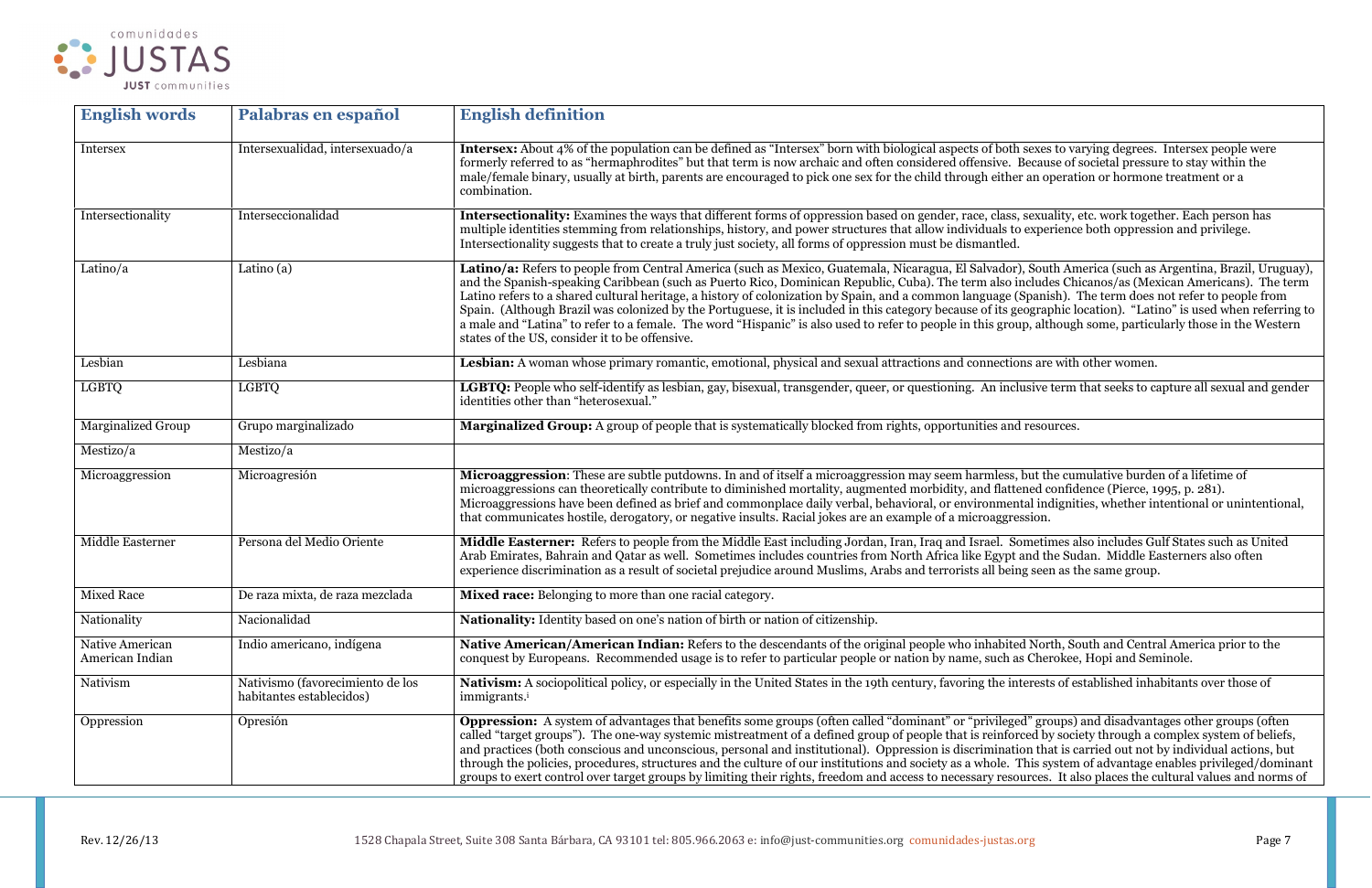

| <b>English words</b>                                                                               | Palabras en español                                                                          | <b>English definition</b>                                                                                                                                                                                                                                                                                                                                                                                                                                                                                                                                                                                                                                                                                                                                                                                                                                                                                                                      |
|----------------------------------------------------------------------------------------------------|----------------------------------------------------------------------------------------------|------------------------------------------------------------------------------------------------------------------------------------------------------------------------------------------------------------------------------------------------------------------------------------------------------------------------------------------------------------------------------------------------------------------------------------------------------------------------------------------------------------------------------------------------------------------------------------------------------------------------------------------------------------------------------------------------------------------------------------------------------------------------------------------------------------------------------------------------------------------------------------------------------------------------------------------------|
|                                                                                                    |                                                                                              | one group above the values and norms of all other groups; the subordinate groups are expected to adhere to the values and norms of the dominant group.<br>Examples of oppression include racism, sexism, classism, ageism, heterosexism, anti-Semitism, ableism, religious oppression, etc.                                                                                                                                                                                                                                                                                                                                                                                                                                                                                                                                                                                                                                                    |
| Orientalism                                                                                        | Orientalismo                                                                                 | Orientalism: A form of exotification and objectification of all things Asian (this includes "West Asian" aka: Middle-East). Orientalism, in large part, is about<br>the appropriation and the adoption of an "Asian" style/dress/fashion as a type of fetish object or as decoration–as rendering "Asian" into the "Orient" into an<br>"object" rather than a SUBJECT (a person, a human).                                                                                                                                                                                                                                                                                                                                                                                                                                                                                                                                                     |
| Pacific Islanders                                                                                  | Habitante de las islas del Pacífico<br>De herencia/ascendencia de las islas<br>del Pacífico  | Pacific Islanders: Refers to people from the islands of the Pacific such as Philippines, Tahiti and Indonesia. Native Hawaiian Islanders are Pacific<br>Islanders as well as U.S. citizens.                                                                                                                                                                                                                                                                                                                                                                                                                                                                                                                                                                                                                                                                                                                                                    |
| Pansexual                                                                                          | Pansexual                                                                                    | Pansexual: People whose primary romantic, emotional, physical and sexual attractions and connections can be with some members of all sexes and genders<br>to varying degrees (though not necessarily at the same time). The term is used to describe people of all sexes and genders.                                                                                                                                                                                                                                                                                                                                                                                                                                                                                                                                                                                                                                                          |
| Patriarchy                                                                                         | Patriarcado                                                                                  | Patriarchy: A socioeconomic system whereby property and inheritance is passed down through the male line. Often used to describe any system of male<br>domination and sometimes used interchangeably with sexism.                                                                                                                                                                                                                                                                                                                                                                                                                                                                                                                                                                                                                                                                                                                              |
| People of Color                                                                                    | Personas de color                                                                            | People of Color: A term of solidarity referring to Peoples of African, Arab/Middle Eastern, Asian & Pacific Islander, Latinos/a, Native American,<br>Indigenous, and Biracial/Multiracial heritages. This term is sometimes preferred to other common terms, such as minority and non-white. While people of<br>color are currently a minority in the United States, they are a vast majority -- 90% -- of the world's population. White people are a distinct minority of the<br>people of the earth. The term "colored" in particular (along with "Negro") has fallen out of popular usage in the United States over the last third of the 20th<br>century, and is now archaic and potentially derogatory, except in certain narrow circumstances such as the name of the National Association for the<br>Advancement of Colored People (NAACP).                                                                                             |
| Polysexual                                                                                         | Polisexual                                                                                   | Polysexual: Refers to people who are attracted to more than one gender or sex but do not wish to identify as bisexual because it implies that there are only<br>two binary genders or sexes.                                                                                                                                                                                                                                                                                                                                                                                                                                                                                                                                                                                                                                                                                                                                                   |
| Power                                                                                              | Poder                                                                                        | <b>Power:</b> The ability to influence outcomes in order to get what one wants or needs. Power is a key concept because it is the unequal distribution of power in<br>our society that is at the root of oppression.                                                                                                                                                                                                                                                                                                                                                                                                                                                                                                                                                                                                                                                                                                                           |
| Power at the Individual<br>level<br>Power at Intrapersonal<br>level                                | Poder a nivel individual<br>Poder a nivel intrapersonal                                      | <b>Power at the Individual / Intrapersonal Level –</b> At this level, power comes from within. Do I feel powerful? Do I think of myself as powerful?<br>Another word for personal power is empowerment. Am I empowered? Anyone - members of targeted group or dominant groups - can be empowered or<br>disempowered based on a variety of factors in their lives. Social identities can, however, impact an individual's level of empowerment or<br>disempowerment, making it easier for people with more privilege group identities to feel more empowered than people with fewer privilege group<br>identities.                                                                                                                                                                                                                                                                                                                              |
| Power at the Group level<br>Power at Interpersonal<br>level                                        | Poder a nivel de grupo<br>Poder a nivel interpersonal                                        | <b>Power at the Group / Interpersonal Level –</b> Power at the group level comes through coalitions, teamwork, influence, etc. Power at the group level<br>is situational – contextual. If I have situational power over you in a given context, I can discriminate against you. In the context of our relationship, who<br>holds the power? Can I make decisions that affect your life? Power comes from one's level of authority (formal or informal). Power at this level is relative<br>and both dominant and targeted group members are capable of holding it in a given situation. Oppression plays a role in determining situational power in<br>that it is more likely for a man to be a boss than for a woman to be a boss; more likely for a student of color to have a white teacher or principal than for a<br>white student to have a person of color as a teacher or principal, and so on.                                       |
| Power at Societal level<br>Power at the Institutional<br>level<br>Power at the Systematic<br>level | Poder a nivel sociedad<br>Poder a nivel institucional<br>Poder a nivel de sistemas/sistémico | Power at the Societal / Institutional/ Systemic Level - Power at the societal or institutional level comes from those who control the institutions.<br>Whose culture is dominant? Who sets the policies? The procedures? The practices? Who built the systems and who controls them? Who controls the<br>resources? Who has the most access to those resources? The "who" in most of these cases is not an individual, but a group, as systems and institutions<br>tend to give power to groups. In our society, dominant groups always have more institutional power than target groups. In our society, this type of power<br>has been historically held by white, wealthy, Protestant, hetero/straight, adult, able-bodied, adult men. And the more one fits this description, the more<br>access to institutional / societal power one has. The less one fits this description, the less access to institutional / societal power one has. |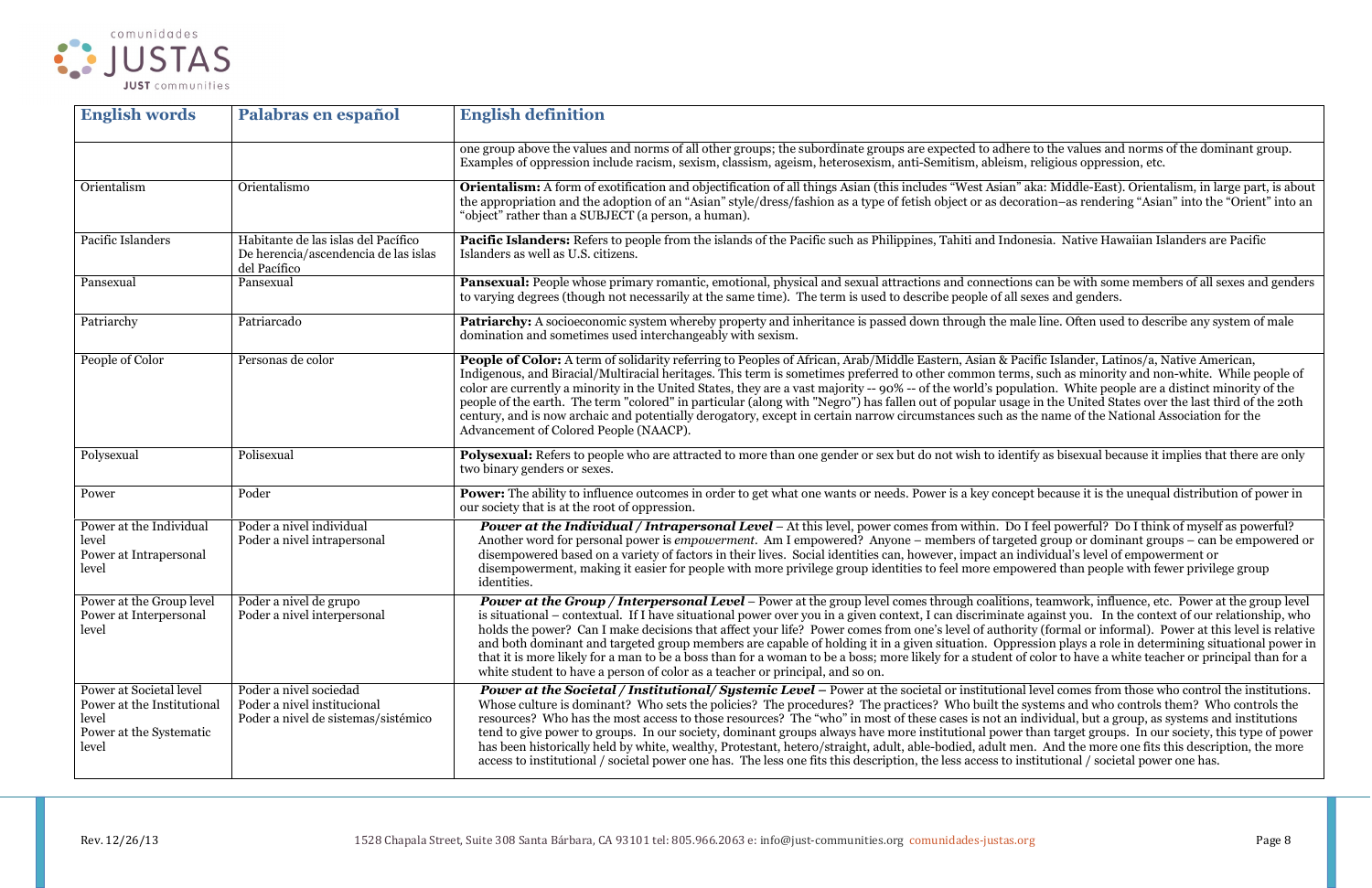

| <b>English words</b>                                          | Palabras en español                                                              | <b>English definition</b>                                                                                                                                                                                                                                                                                                                                                                                                                                                                                                                                                                                                                                                                                                                                                                                                                                                                                                  |
|---------------------------------------------------------------|----------------------------------------------------------------------------------|----------------------------------------------------------------------------------------------------------------------------------------------------------------------------------------------------------------------------------------------------------------------------------------------------------------------------------------------------------------------------------------------------------------------------------------------------------------------------------------------------------------------------------------------------------------------------------------------------------------------------------------------------------------------------------------------------------------------------------------------------------------------------------------------------------------------------------------------------------------------------------------------------------------------------|
| Praxis                                                        | Poner en práctica                                                                | Praxis: The process by which a theory, lesson, or skill is enacted or practiced, embodied and/or realized. "Praxis" may also refer to the act of engaging,<br>applying, exercising, realizing, or practicing ideas. Praxis requires reflective action, and reflection on action.                                                                                                                                                                                                                                                                                                                                                                                                                                                                                                                                                                                                                                           |
| Prejudice                                                     | Prejuicio                                                                        | <b>Prejudice:</b> An adverse judgment or feeling formed beforehand or without knowledge or examination of the facts.                                                                                                                                                                                                                                                                                                                                                                                                                                                                                                                                                                                                                                                                                                                                                                                                       |
| Privilege                                                     | Privilegio                                                                       | Privilege: Privilege is unearned or enhanced access to resources (advantages, benefits) that increase one's chances of getting what one needs or influencing<br>others in order to lead a safe, productive, fulfilling life. Privileges manifest themselves in thoughts, feelings, behaviors, policies, procedures, structures and<br>culture.                                                                                                                                                                                                                                                                                                                                                                                                                                                                                                                                                                             |
| <b>Individual Privilege</b><br><b>Intrapersonal Privilege</b> | Privilegio individual<br>Privilegio intrapersonal (sentimiento<br>de privilegio) | Individual/intrapersonal Privilege: relates to whether or not the individual feels privileged, special, or entitled or thinks of her/himself as<br>privileged, special, or entitled.                                                                                                                                                                                                                                                                                                                                                                                                                                                                                                                                                                                                                                                                                                                                       |
| <b>Group Privilege</b><br><b>Interpersonal Privilege</b>      | Privilegio de grupo<br>Privilegio interpersonal                                  | Group / Interpersonal Privilege: relates to the specific group you are working with and whom the group grants privilege to (i.e. who the group<br>respects, trusts, listens to, allows to influence it, etc.).                                                                                                                                                                                                                                                                                                                                                                                                                                                                                                                                                                                                                                                                                                             |
| Privilege Group                                               | Grupo privilegiado                                                               | Privilege Group: Individuals who belong to a social group that receives unearned or enhanced access to resources (advantages, benefits) that increase one's<br>chances of getting what one needs or influencing others in order to lead a safe, productive, fulfilling life.                                                                                                                                                                                                                                                                                                                                                                                                                                                                                                                                                                                                                                               |
| <b>Privilege Group Collusion</b>                              | Colusión del grupo privilegiado,<br>conjura para mantener el privilegio          | Privilege Group Collusion: Beneficial patterns of feelings and behaviors experienced by privilege group members, turned inward upon themselves and<br>directed at each other. What members of a privilege group do to help perpetuate their unearned or enhanced access to resources.                                                                                                                                                                                                                                                                                                                                                                                                                                                                                                                                                                                                                                      |
| <b>Problem Posing Education</b>                               | Problematización                                                                 | Problem Posing Education: Paulo Freire defines problem-posing education as education for freedom in which teachers see themselves in a partnership<br>with their students. As part of this relationship, the teachers must see themselves as teacher-student, ready to accept that their students possess knowledge<br>and solutions they can share with the teacher. Such an approach to education emphasizes learning for freedom rather than learning to earn (to enter the<br>economy). At the core of Freire's critical pedagogy is a cyclical process of praxis with five stages 1. Identify a problem., 2. Analyze the problem., 3. Create a<br>plan of action to address the problem., 4. Implement the plan of action., 5. Analyze and evaluate the action. (Jeffrey M. Duncan-Andrade, Ernest Morrell, The<br>Art of Critical Pedagogy: Possibilities for Moving from Theory to Practice in Urban Schools, 2008) |
| Queer                                                         | Queer                                                                            | Queer: Originally a derogatory label used to refer to, intimidate and offend lesbian and gay people. More recently, this term has been reclaimed by some<br>lesbians, gay men, bisexual people and transgender people as an inclusive and positive way to identify all people targeted by heterosexism and homophobia,<br>biphobia, and transphobia.                                                                                                                                                                                                                                                                                                                                                                                                                                                                                                                                                                       |
| <b>Questioning Person</b>                                     | Persona con dudas sobre su<br>orientación sexual, persona<br>cuestionando        | Questioning Person: A person who is uncertain whether their primary romantic, emotional, physical, and sexual attractions and connections are with<br>someone of the same gender, or another gender, or both and who is actively engaged in trying to figure it out. Questioning is not a sexual orientation.<br>Rather, it is a stage in people's awareness and acceptance of their sexual orientation.                                                                                                                                                                                                                                                                                                                                                                                                                                                                                                                   |
| Race                                                          | Raza                                                                             | Race: A socially constructed concept used to put people in categories based on physical characteristics without basis in biological facts. Biologically<br>speaking, there is no such thing as different human races. The term has, however, attained socio-political significance as a tool for oppressing groups of<br>people based on common physical characteristics.                                                                                                                                                                                                                                                                                                                                                                                                                                                                                                                                                  |
| Racial Battle Fatigue                                         | Fatiga (cansancio) de la lucha racial                                            | Racial Battle Fatigue: Stress and anxiety caused by constantly dealing with both overtly racist actions and subtle references to one's race. This is an<br>academic term that was created to describe the experiences of undergraduate and graduate students of color. The mundane but extreme stress caused by<br>microaggressions can lead to mental, emotional, and physical strain termed racial battle fatigue.                                                                                                                                                                                                                                                                                                                                                                                                                                                                                                       |
| Racism                                                        | Racismo                                                                          | Racism: A system of oppression that privileges white people and targets people of color. It is a complex system of beliefs and behaviors, which are both<br>conscious and unconscious; personal and institutional. It is a system grounded in a presumed superiority of the white race.                                                                                                                                                                                                                                                                                                                                                                                                                                                                                                                                                                                                                                    |
| Rape                                                          | Violación sexual                                                                 | Rape: is any nonconsensual sexual conduct. It can occur when a person uses force, threats, fear, manipulation, or intimidation to get another person to have                                                                                                                                                                                                                                                                                                                                                                                                                                                                                                                                                                                                                                                                                                                                                               |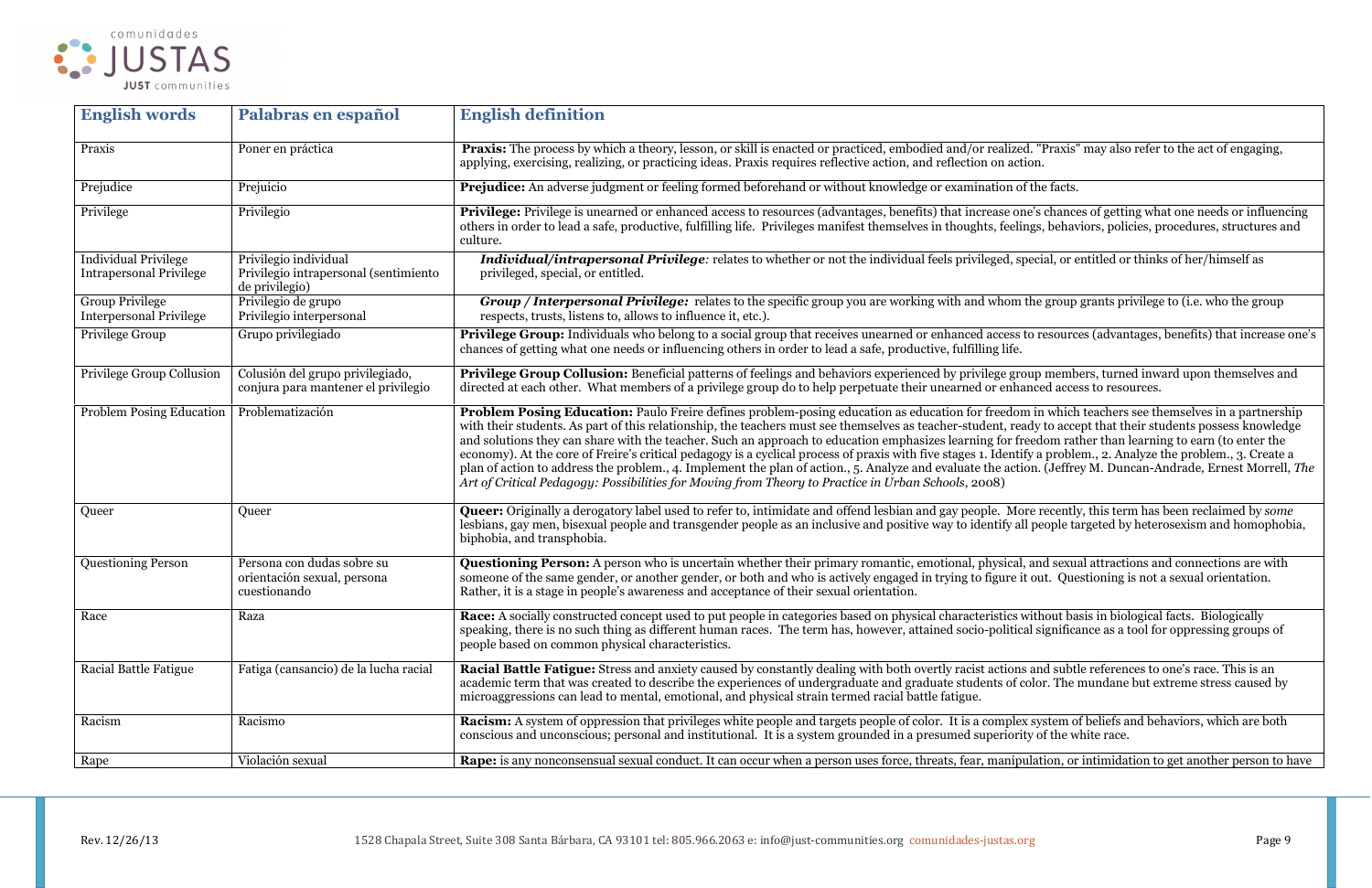oppression: A system religious groups or those who do not believe bus; personal and institutional.

tem of gender role conditioning that privileges males and abordinate women, and denigrate women-identified

sexual harassment, and stalking. Sexual assault is about

of an individual, group, or idea that is constructed ing on its dependence variables of our society rather than include and what it means to society, do not exist "out

art by socially defined boundaries such as race, gender, dividuals are either members of privileged groups (those berships an individual has in the privileged groups

ept which includes several commonly used terms that use



| <b>English words</b>                          | Palabras en español                                            | <b>English definition</b>                                                                                                                                                                                                                                                                                                                                                                                                                                                                                                                                                                                                                             |
|-----------------------------------------------|----------------------------------------------------------------|-------------------------------------------------------------------------------------------------------------------------------------------------------------------------------------------------------------------------------------------------------------------------------------------------------------------------------------------------------------------------------------------------------------------------------------------------------------------------------------------------------------------------------------------------------------------------------------------------------------------------------------------------------|
|                                               |                                                                | sex. Rape can also happen when one person is unable to give consent, such as when they are under the influence of Rohypnol ("roofies"), drugs, or alcoho                                                                                                                                                                                                                                                                                                                                                                                                                                                                                              |
| <b>Religious Oppression</b>                   | Opresión religiosa                                             | Religious Oppression: A system of oppression that privileges people of one religious group and targets other religious groups or those who do not belie<br>in a religion. It is a complex system of beliefs and behaviors, which are both conscious and unconscious; personal and institutional.                                                                                                                                                                                                                                                                                                                                                      |
| <b>Sex</b>                                    | <b>Sexo</b>                                                    | Sex: See "Biological Sex."                                                                                                                                                                                                                                                                                                                                                                                                                                                                                                                                                                                                                            |
|                                               |                                                                | Biological Sex: Sometimes referred to as chromosomal sex. Refers to our "packaging" and is determined by our chromosomes (XX for females, XY for<br>males); our hormones (estrogen and progesterone for females, testosterone for males); and our internal and external genitalia (vulva, clitoris, vagina for<br>females, penis and testicles for males). This is what we're born with. About 4% of the population can be defined as "Intersex" meaning they are born with<br>biological aspects of both sexes to varying degrees. Usually, parents pick one sex for the child through either an operation or hormone treatment or a<br>combination. |
| Sexism                                        | Sexismo                                                        | Sexism: A system of advantage based on sex and reinforced and maintained through a complex system of gender role conditioning that privileges males and<br>targets females. The cultural, institutional, and individual beliefs and practices that privilege men, subordinate women, and denigrate women-identified<br>values, roles, and femininity in general.                                                                                                                                                                                                                                                                                      |
| Sexual Assault, sexual<br>violence            | Asalto sexual, abuso sexual, violencia<br>sexual               | Sexual Assault: Any sexual contact that occurs without consent, including rape, child sexual abuse, sexual harassment, and stalking. Sexual assault is al<br>power and control and can happen to people of any gender identity.                                                                                                                                                                                                                                                                                                                                                                                                                       |
| <b>Sexual Behavior</b>                        | Comportamiento sexual/conducta                                 | <b>Sexual Behavior:</b> Refers to who we have sexual contact with:                                                                                                                                                                                                                                                                                                                                                                                                                                                                                                                                                                                    |
|                                               | sexual                                                         | heterosexual = other-sex sexual behavior (i.e. female/male)                                                                                                                                                                                                                                                                                                                                                                                                                                                                                                                                                                                           |
|                                               |                                                                | homosexual = same-sex sexual behavior (i.e. female to female or male to male)<br>bisexual = both same-sex and other-sex sexual behavior to varying degrees                                                                                                                                                                                                                                                                                                                                                                                                                                                                                            |
|                                               |                                                                |                                                                                                                                                                                                                                                                                                                                                                                                                                                                                                                                                                                                                                                       |
| <b>Sexual Orientation</b>                     | Orientación sexual                                             | Sexual Orientation: An identity based on who we primarily develop romantic, emotional, physical, and sexual and attractions, desires, and fantasies fo<br>and connections with. It is who we fall in love with.                                                                                                                                                                                                                                                                                                                                                                                                                                       |
| <b>Social Construct</b>                       | Creación social                                                | Social Construct: a social category or mechanism created and developed by society; a perception, of an individual, group, or idea that is constructed<br>through cultural or social practice. When we say that something is socially constructed, we are focusing on its dependence variables of our society rather t<br>any inherent quality. For example, the concepts of good and evil: what these terms include and don't include and what it means to society, do not exist "ou<br>there" in the world, but only in and through the social institutions that give them meaning within a culture                                                  |
| <b>Social Groups</b>                          | Grupos sociales                                                | Social Groups: A group of people who share a common social identity. Any group of people set apart by socially defined boundaries such as race, gende<br>sexual orientation, religion, age, ethnicity, ability, socio-economic class, etc. In each social group, individuals are either members of privileged groups (the<br>with the social power) or members of target groups (those who are oppressed). The number of memberships an individual has in the privileged groups<br>defines one's amount of social power in the U.S. society.                                                                                                          |
| Socio Economic Class<br>Socio Economic Status | Clase socioeconómica<br>Estatus socioeconómico                 | Socio Economic Class/Status: The social structure of the United States is a vaguely defined concept which includes several commonly used terms that<br>educational attainment, income and occupational prestige as the main determinants                                                                                                                                                                                                                                                                                                                                                                                                              |
|                                               |                                                                | of class. While it is possible to create dozens of social classes within the confines of American society, most Americans employ a six or five class system.                                                                                                                                                                                                                                                                                                                                                                                                                                                                                          |
| Socio Economic: Upper<br>Class                | Clase alta (desde el punto de vista<br>socioeconómico)         | <b>Upper Class:</b> Those with great influence, wealth and prestige. They control their own destiny to a certain extent through commerce or land<br>ownership. Members of this group tend to act as the grand-conceptualizers and have tremendous influence of the nation's institutions.                                                                                                                                                                                                                                                                                                                                                             |
| Socio Economic: Upper<br>Middle Class         | Clase media-alta o acomodada (desde<br>el p.v. socioeconómico) | <b>Upper Middle Class:</b> The upper middle class consists of white collar professionals with advanced post-secondary educational degrees and<br>comfortable personal incomes. Upper middle class professionals have large amounts of autonomy in the workplace and therefore enjoy high job                                                                                                                                                                                                                                                                                                                                                          |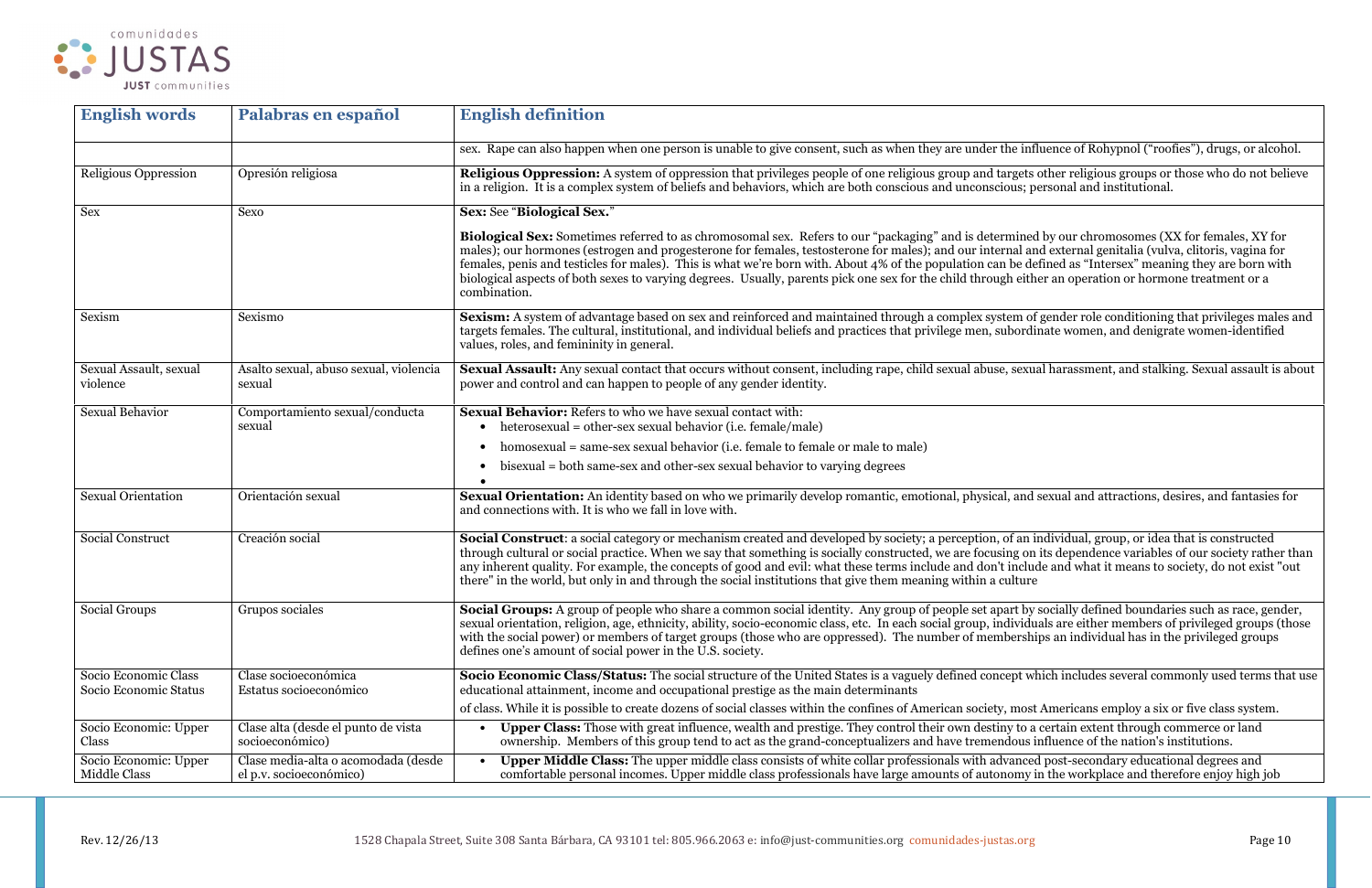

| <b>English words</b>                    | Palabras en español                                                                                                   | <b>English definition</b>                                                                                                                                                                                                                                                                                                                                                                                                                                                                                                                                                                                                                                                                                     |
|-----------------------------------------|-----------------------------------------------------------------------------------------------------------------------|---------------------------------------------------------------------------------------------------------------------------------------------------------------------------------------------------------------------------------------------------------------------------------------------------------------------------------------------------------------------------------------------------------------------------------------------------------------------------------------------------------------------------------------------------------------------------------------------------------------------------------------------------------------------------------------------------------------|
|                                         |                                                                                                                       | satisfaction. In terms of income they tend to reside in households with six figure incomes. Especially in the United States, the ideal of a middle class<br>reached via the "American Dream" is of central importance when discussing social class.                                                                                                                                                                                                                                                                                                                                                                                                                                                           |
| Socio Economic: (Lower)<br>Middle Class | Clase media (-baja) (desde el punto de<br>vista socioeconómico)                                                       | (Lower) Middle Class: Semi-professionals, non-retail salespersons and craftsmen who have some college education. Out-sourcing tends to be a<br>prominent problem among those in this class who often suffer from a lack of job security. Households in this class may need two income earners to<br>make ends meet and therefore may have household incomes rivaling the personal incomes of upper middle class professionals such as attorneys.                                                                                                                                                                                                                                                              |
| Socio Economic: Working<br>Class        | Clase obrera/laboral (desde el punto<br>de vista socioeconómico)                                                      | Working Class: According to some experts such Michael Zweig, this class may constitute the majority of Americans and include those otherwise<br>referred to as lower middle. It includes blue as well as white collar workers who have relatively low personal incomes and lack college degrees with<br>many being among the 45% of Americans who have never attended college.                                                                                                                                                                                                                                                                                                                                |
| Socio Economic:<br>Poor/Lower Class     | Clase pobre/baja (desde el punto de<br>vista socioeconómico)                                                          | <b>Poor/Lower Class:</b> This class includes the poor, alienated and marginalized members of society. While most individuals in this class work, they<br>commonly drift in and out of poverty throughout the year.                                                                                                                                                                                                                                                                                                                                                                                                                                                                                            |
| South Asian                             | Del sur de Asia                                                                                                       | South Asian: Refers to people from South Asia, i.e., India, Pakistan, Nepal, Cambodia, etc.                                                                                                                                                                                                                                                                                                                                                                                                                                                                                                                                                                                                                   |
| Stereotype                              | Estereotipo                                                                                                           | Stereotype: A fixed image, exaggerated belief or distorted truth about a person or group of people that allows for no individuality, critical judgment or socia<br>variation.                                                                                                                                                                                                                                                                                                                                                                                                                                                                                                                                 |
| <b>Straight Person</b>                  | Persona heterosexual                                                                                                  | Straight Person: A person whose primary romantic, emotional, physical and sexual attractions and connections are with someone of another gender.                                                                                                                                                                                                                                                                                                                                                                                                                                                                                                                                                              |
| System of Advantage                     | Sistema de ventajas                                                                                                   | System of Advantage: Basic to understanding many of the terms in this glossary is the concept of a system of advantage. As used here, a system of<br>advantage is that set of opportunities and circumstances which benefits certain groups of people at given times. These benefits are bestowed upon those who<br>happen to be members of the "rule-making group" (sometimes referred to as "dominant" or "privileged" group), and negatively affect members of other<br>groups (sometimes referred to as target groups). See also Oppression.                                                                                                                                                              |
| <b>Targeted Group</b>                   | Grupo<br>oprimido/señalado/discriminado                                                                               | Targeted Group: Individuals who belong to a social group that faces discrimination and are denied access and availability to resources which enhance<br>chances of getting what one wants and influencing others.                                                                                                                                                                                                                                                                                                                                                                                                                                                                                             |
| <b>Target Group Collusion</b>           | Colusión del grupo<br>oprimido/señalado, lo que hacen los<br>miembros del grupo oprimido que<br>refuerza esa opresión | Target Group Collusion: Destructive patterns of feelings and behaviors experienced by the targets of oppression, turned inward upon themselves and<br>directed at each other. What target members do to help perpetuate their own oppression.                                                                                                                                                                                                                                                                                                                                                                                                                                                                 |
| Targeting                               | Desventajas institucionales,<br>señalamiento<br>Oprimir, discriminar, señalar                                         | Targeting: The hurtful and destructive things that are done to members of a targeted group that put up barriers, obstacles and limitations that result in<br>disadvantages, denied access and availability to resources which enhance chances of getting what one wants and influencing others.                                                                                                                                                                                                                                                                                                                                                                                                               |
| Transgender                             | Transgénero/a                                                                                                         | Transgender: A term referring to a person whose gender identity or gender role performance does not "match" what society considers to be "appropriate"<br>for one's biological sex. A Transgender person is someone whose gender display at least sometimes runs contrary to what other people in the same culture<br>would normally expect, or a person whose self-identification challenges traditional notions of gender and sex. Transgender identities may include<br>"transsexual," a person who by medical intervention (including hormones and reassignment procedures) seeks to change their physical body to "match" their<br>gender identity, although not all transgender people are transsexual. |
| Transphobia                             | Transfobia/Fobia a las personas<br>transgéneras                                                                       | Transphobia: The irrational fear, dislike, or hatred of transgender people or the fear that one's own gender identity may be questioned.                                                                                                                                                                                                                                                                                                                                                                                                                                                                                                                                                                      |
| Transsexual                             | Transexual                                                                                                            | Transsexual: A person whose biological sex does not "match" their gender identity and who, through gender reassignment surgery and/or hormone<br>treatments, seeks to change their physical body to match their gender identity. Transsexuals' sexual orientation can be gay, lesbian, bisexual or heterosexual.                                                                                                                                                                                                                                                                                                                                                                                              |
| Undocumented<br>Immigrants              | Sin autorización inmigratoria<br>Indocumentado/a                                                                      | Undocumented immigrants: Undocumented immigrants are foreign nationals who: 1) entered the United States without authorization; or 2) entered<br>legally but remained in the United States without authorization. However, undocumented youth and students usually have no role in the decision to come to                                                                                                                                                                                                                                                                                                                                                                                                    |